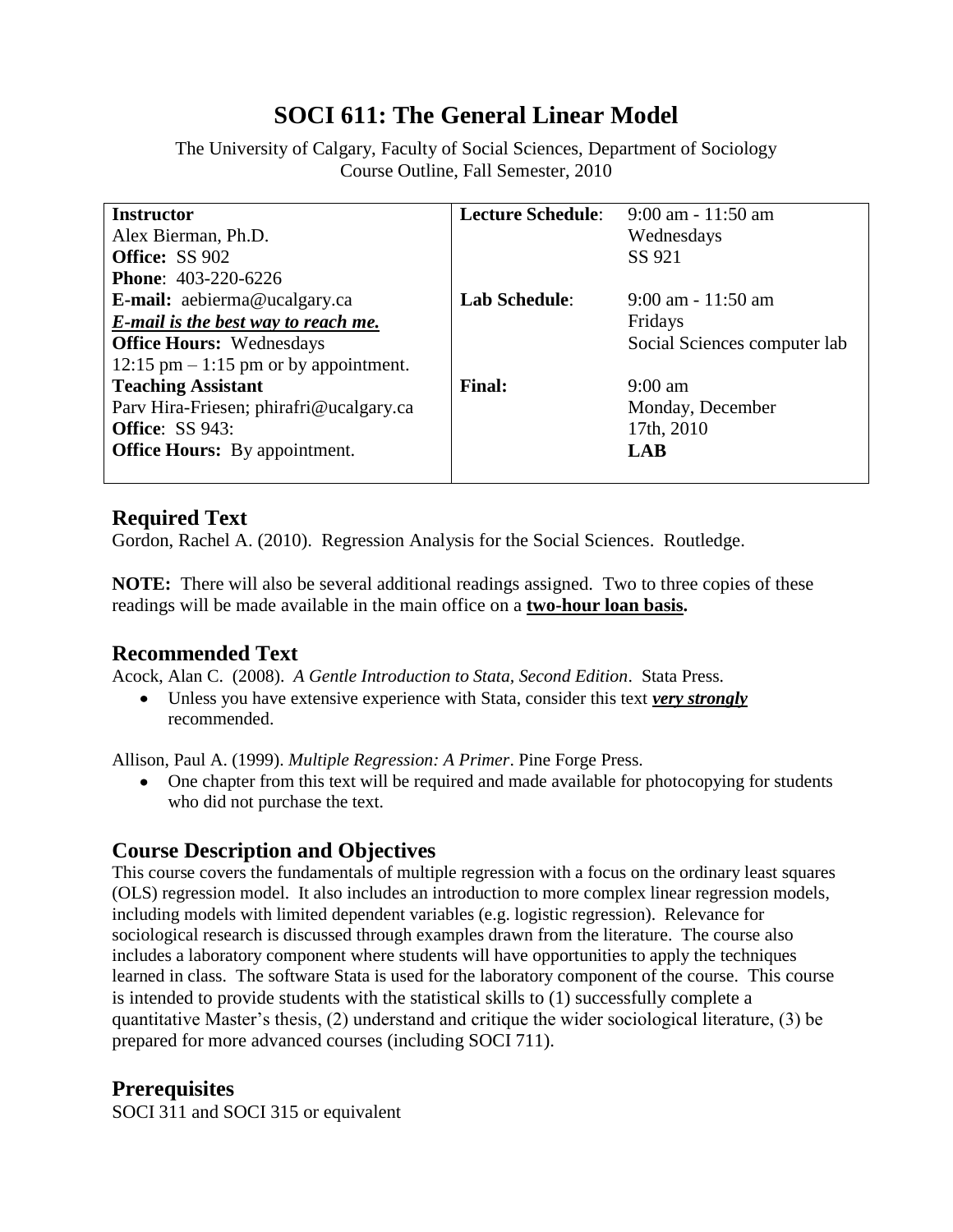## **Staying in Contact**

Class announcements may occasionally be sent out over e-mail. It is your responsibility to ensure that the university has your correct e-mail address and that your e-mail account is in working order. Outside of office hours or pre-scheduled appointments, the best way to reach us is through e-mail. We cannot guarantee that phone calls will be answered or returned. When emailing, please put "SOCI 611" in the subject line of your e-mail to help us reply more efficiently to your e-mails. We will make every effort to reply to your e-mails within 24 hours.

# **Grading System**

| $A_{+}$ = 95 and over | $B_{+} = 80-84$ | $C_{+} = 67-71$ | $D+=54-58$         |
|-----------------------|-----------------|-----------------|--------------------|
| $A = 90-94$           | $B = 76-79$     | $C = 63-66$     | $D = 50-53$        |
| $A = 85-89$           | $B = 72-75$     | $C = 59-62$     | $F = 49$ and lower |

Please note that a grade of A indicates excellent performance, and therefore indicates a comprehensive and thorough grasp of the material. A grade of B indicates a strong grasp of the material. I reserve the right to use the full scale of grades available.

#### **Grade Distribution**

| Lab                | 10% |
|--------------------|-----|
| Exam 1             | 30% |
| Exam 2             | 30% |
| <b>Final Paper</b> | 30% |

#### **Course Format**

The course setup consists of one two-hour and fifty-minute lecture, along with one two-hour and fifty-minute lab. It is entirely possible that lab time may be devoted to lecturing by either the instructor or the T.A. You will be expected to know any material presented in labs for exams. This includes knowing how to use Stata and Stata-based syntax, as well as knowing how to interpret output from Stata.

### **Lab Fee**

Please note that a \$15.00 lab fee is a part of this class. This fee is payable (in cash) to your T.A. This fee will cover printing **during lab**. We have been instructed that this fee will not cover printing fees outside of lab hours, even if printing is done in the lab, and even if printing is done immediately following lab.

### **Raising Your Hand**

Graduate classes are often conducted in a seminar format, which tends to facilitate a more informal style of class discussion. I highly support this. However, this approach is less conducive to learning in statistics. In my own experience, stopping in the middle of explaining a concept often confuses others who are trying to grasp this concept. Also, I frequently find that questions are answered as I explain the concept. Because of this, I ask that you raise your hand in class and wait to be called on. Please note that I strongly encourage you to ask questions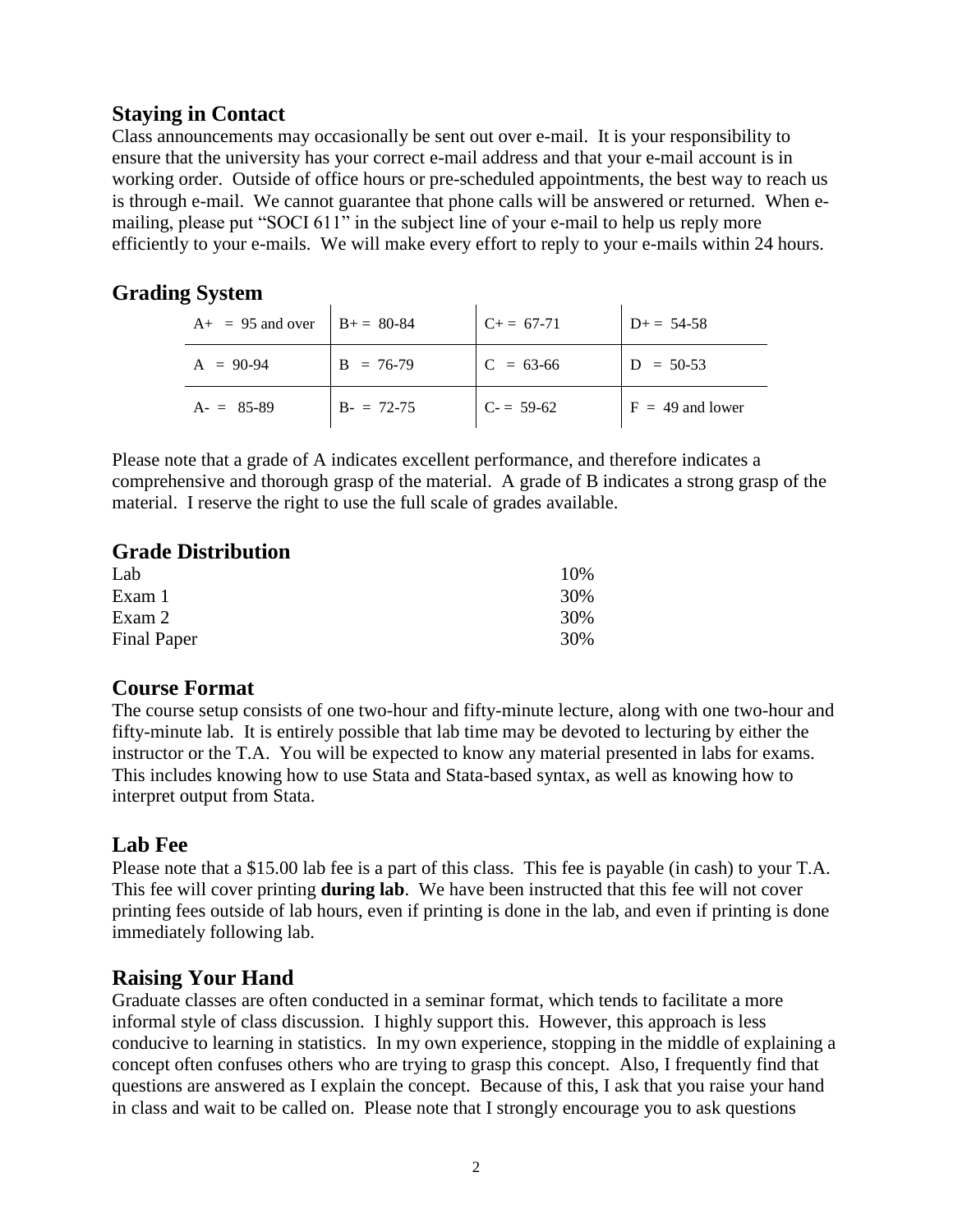during class, and even question me if you do not believe that a point that I am making is correct. I just ask that you raise your hand and wait to be called on. Please also note that I will often call on students immediately when a hand is raised.

### **Calculator**

Your will need a calculator for the exams. Your calculator must have exponent (square) and square root functions. If you fail to bring your calculator, I will not provide a calculator. Calculators on cell phones will not be permitted for exams.

# **Exam and Term Paper Policies**

You must provide advance notice to the instructor if you are unable to take an exam or submit your term paper. All requests for deferral of an examination/term paper due to health reasons must be accompanied by written documentation as outlined in the University Calendar and should be obtained while the student has the physical or emotional problem rather than after recovery. Deferred exams/papers may be allowed in the following circumstances: illness, domestic affliction or religious conviction. If you have missed an exam deadline for a legitimate reason, you will be able to write a "make up" exam as close to the original exam date as possible. Deferred exams/papers will not be granted if it is determined that just cause is not shown by the student. Travel arrangements and misreading of the course outline are not valid reasons for requesting a deferred exam/paper. Without appropriate documentation or a university valid reason for missing an exam, you will receive a zero for that portion of your grade. Refer to the University of Calgary Calendar for additional information on the deferral of exams: [\(http://www.ucalgary.ca/pubs/calendar/2006/how/How\\_HF.htm\)](http://www.ucalgary.ca/pubs/calendar/2006/how/How_HF.htm).

All exams will be open note and open text. Please note that this will allow me to ask fairly indepth questions. In other words, you won't be able to simply start going through your notes and text at the time of the exam and do well in this class. Please note that the schedule in this syllabus is tentative. It is your responsibility to be aware of when an exam will be given.

Please note that unless alternative arrangements are made *prior* to the due date, papers must be turned in to the professor in person on the day of the due date. Papers turned in after the due date, even if it is on the same day but after the time they are due, will be given a grade penalty of 10% per 24 hour period they are late. Papers will typically not be accepted over e-mail, and arrangements for turning in the paper prior to the due date or over e-mail must be made in advance of turning in the paper.

# **Labs and the Final Paper**

Lab is your opportunity to learn to apply the concepts discussed in class to real-world data. For in-class exercises, the class will work from a large probability sample of residents from the U.S., the MIDUS. For lab assignments, students may work with three data sets, one of which they will use in their final projects. These three data sets are the MIDUS, the Panel Study of American Religion and Ethnicity (PS-ARE), and the 1999-2004 wave of the World Values Survey/European Values Survey (WVS). Please note that I have made available data on six countries from the WVS: Canada, the U.S., Mexico, Great Britain, France, and the Republic of Moldova. However, the WVS includes about 70 nations, and you should feel free to ask me if you would like to study an additional nation.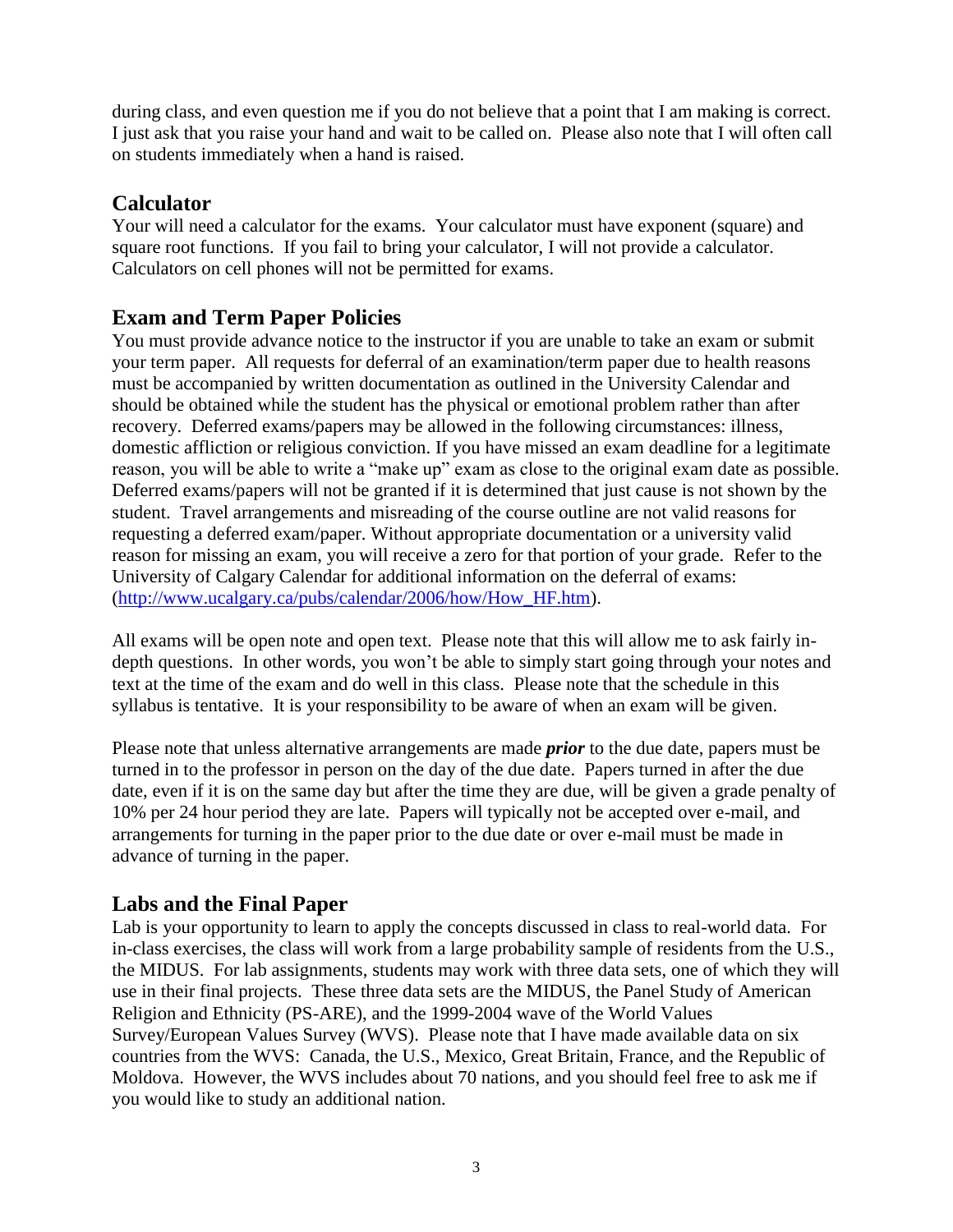Early on in the semester, you should pick out a set of variables that speaks to a research question that is sociologically interesting and theoretically motivated. Throughout the semester, you will learn how to analyze your data to answer this research question. Labs will take the form of (a), reviewing Stata procedures that accompany the concepts discussed in lecture, (b) analyzing a predetermined set of variables from the MIDUS using these procedures, and (c) analyzing your own unique set of variables using these procedures.

Please note that labs are pass/fail. In respect to the graduate level of the class and the presence of a T.A. to facilitate these assignments, competent completion of all parts of the lab will be the only grounds for a pass. Also in respect to the graduate nature of the class, passing all labs will be necessary to receive the 10% of the grade to which your labs are devoted.

You final paper will take the form of a mini-article. This will involve a set-up which describes your research question and why it is theoretically and sociologically meaningful, a short literature review, a methods section (including description of plan of analysis), a results section, and a discussion section. Please also note that a project proposal will be due on Oct.  $29<sup>th</sup>$ . Although this proposal will not be graded, it will be critical for successfully completing your final paper. More detail on the format of the paper and proposal will be given closer to the due dates.

Please note that papers will be assigned a letter grade, with the smallest value of the numerical range for the letter used as the numerical grade when the paper grade is combined with exam grades. However, towards the end of the semester I will give students an opportunity to complete a short extra credit assignment that will allow them to shift the numerical grade to highest value of the numerical range for the letter.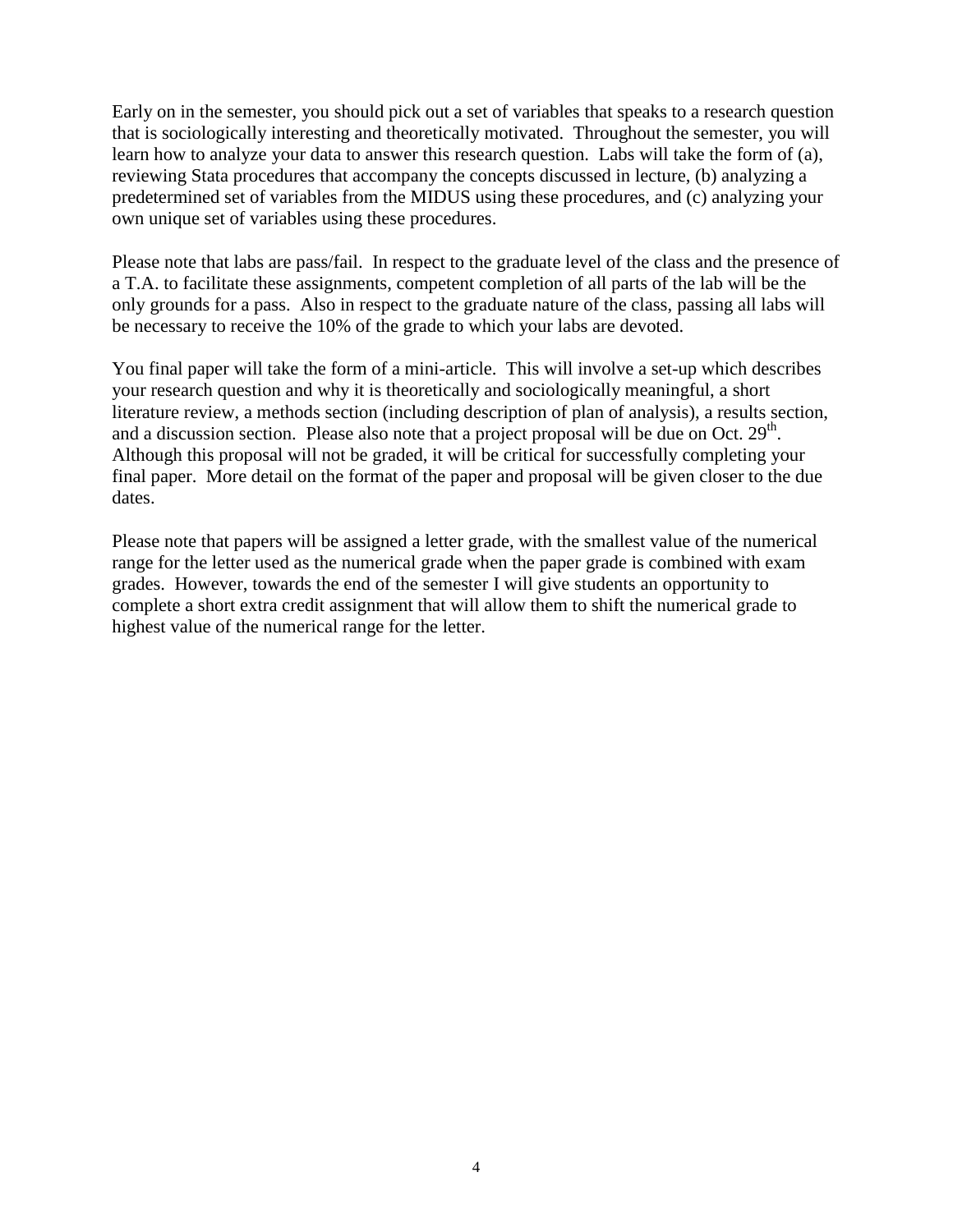#### *Emergency evacuations:*

In the case of fire or other emergency evacuation of this classroom/lab, please proceed to the assembly point by *[check link to find assembly point for your building: [http://www.ucalgary.ca/emergencyplan/node/75\]](http://www.ucalgary.ca/emergencyplan/node/75)*

#### *Deferrals:*

If at all possible you must provide *advance* notice to the instructor if you are unable to take a test or pass in an assignment or essay on time. All requests for deferral of a course component due to health reasons must be accompanied by written documentation as outlined in the University Calendar and should be obtained while the student has the physical or emotional problem rather than after recovery. Deferrals will be allowed in the following circumstances: illness, domestic affliction or religious conviction. Travel arrangements and misreading of the syllabus are not valid reasons for requesting a deferral. Deferrals will not be granted if it is determined that just cause is not shown by the student.

If you have missed a test for a legitimate reason, the instructor can require you to write a "make up" test as close in time to the original test as possible or can choose to transfer the percentage weight to another course component. If the instructor schedules a "make up" test for you, its date and location will be at the convenience of the Sociology Department.

Please note that requests to defer a final examination or to defer term work past the end of a term go through the Undergraduate Programs Office (UPO) and must be processed by the deadlines that are established in the U of C Calendar. You can find the forms you need online:

*Deferred Final Exam Application*:

[http://www.ucalgary.ca/registrar/files/registrar/APP%20FOR%20DF%20EXAM\\_0.pdf](http://www.ucalgary.ca/registrar/files/registrar/APP%20FOR%20DF%20EXAM_0.pdf)

*Deferred Term Work Form*:

<http://www.ucalgary.ca/registrar/files/registrar/defTW.pdf>

You must submit these deferral forms to the Faculty of Arts Associate Dean (Students) through the UPO office: Undergraduate Programs Office, 4th Floor, MacEwan Student Centre. Only the Associate Dean approves requests for deferrals which extend beyond the end of a term. Instructors are not involved in such decisions. To make an appointment with the Associate Dean, phone (403) 220-8155.

*Ethics Research***:** Students are advised that any research with human subjects--including any interviewing (even with friends and family), opinion polling, or unobtrusive observation--must have the approval of the Departmental Ethics Committee. In completing course requirements, students must not undertake any human subjects research without discussing their plans with the instructor, to determine if ethics approval is required.

*Academic Misconduct***:** Plagiarism, cheating and other academic misconduct are regarded as serious academic offences. Students are advised to consult the University Calendar which presents a Statement of Intellectual Honesty and definitions and penalties associated with cheating, plagiarism, and other academic misconduct.

*The Freedom of Information and Protection of Privacy (FOIP)* legislation disallows the practice of having students retrieve assignments from a public place, e.g., outside an instructor's office or the Department main office. Written assignments must be returned to students individually, during class, or during the instructor's office hours; if a student is unable to pick up her/his assignment s/he may provide the instructor with a stamped, self-addressed envelope to be used for the return of the assignment.

*Safewalk*: The University of Calgary provides a "safe walk" service to any location on Campus, including the LRT, parking lots, bus zones, and campus housing. For Campus Security/Safewalk call 220-5333. Campus Security can also be contacted from any of the "Help" phones located around Campus.

*Academic Accommodation***:** Students with a disability, who require academic accommodation, need to register with the Disability Resource Centre (MC 295, phone 220-8237). Academic accommodation letters need to be provided to course instructors no later than fourteen (14) days after the first day of class. **It is a student's responsibility to register with the Disability Resource Centre and to request academic accommodation, if required.**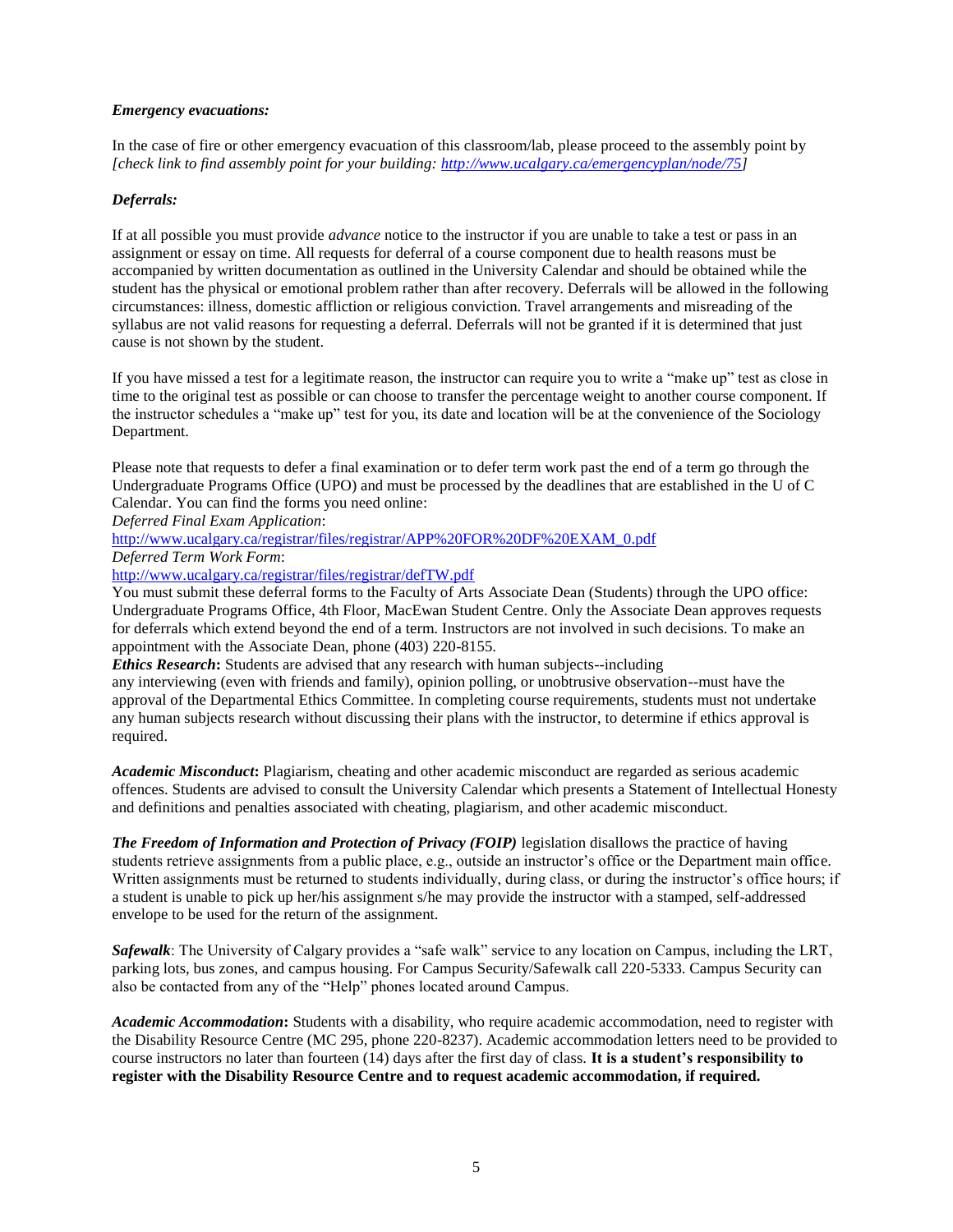*Office of the Student Ombuds* can be found at [http://www.su.ucalgary.ca/services/student-services/student](http://www.su.ucalgary.ca/services/student-services/student-rights.html)[rights.html.](http://www.su.ucalgary.ca/services/student-services/student-rights.html)

#### *Handing in papers outside of class, return of final papers, and release of final grades:*

1. When students are unable to submit papers in class, they should make arrangements to hand in their papers directly to the instructor or teaching assistant. Papers will not be accepted in the main Sociology Department office. 2. Final papers will not be returned through the main Sociology Department office. The Freedom of Information and Privacy (FOIP) legislation disallows the practice of having students retrieve assignments from a public place (i.e. outside an instructor's office, the department office etc.) Students who want their final papers returned by mail must attach a stamped, self-addressed envelope with the paper. Otherwise final papers will be available for pick-up only during the instructor's office hours at the end of this term or at the beginning of the next term. 3. Final grades are not posted by the Sociology Department. They are available only online.